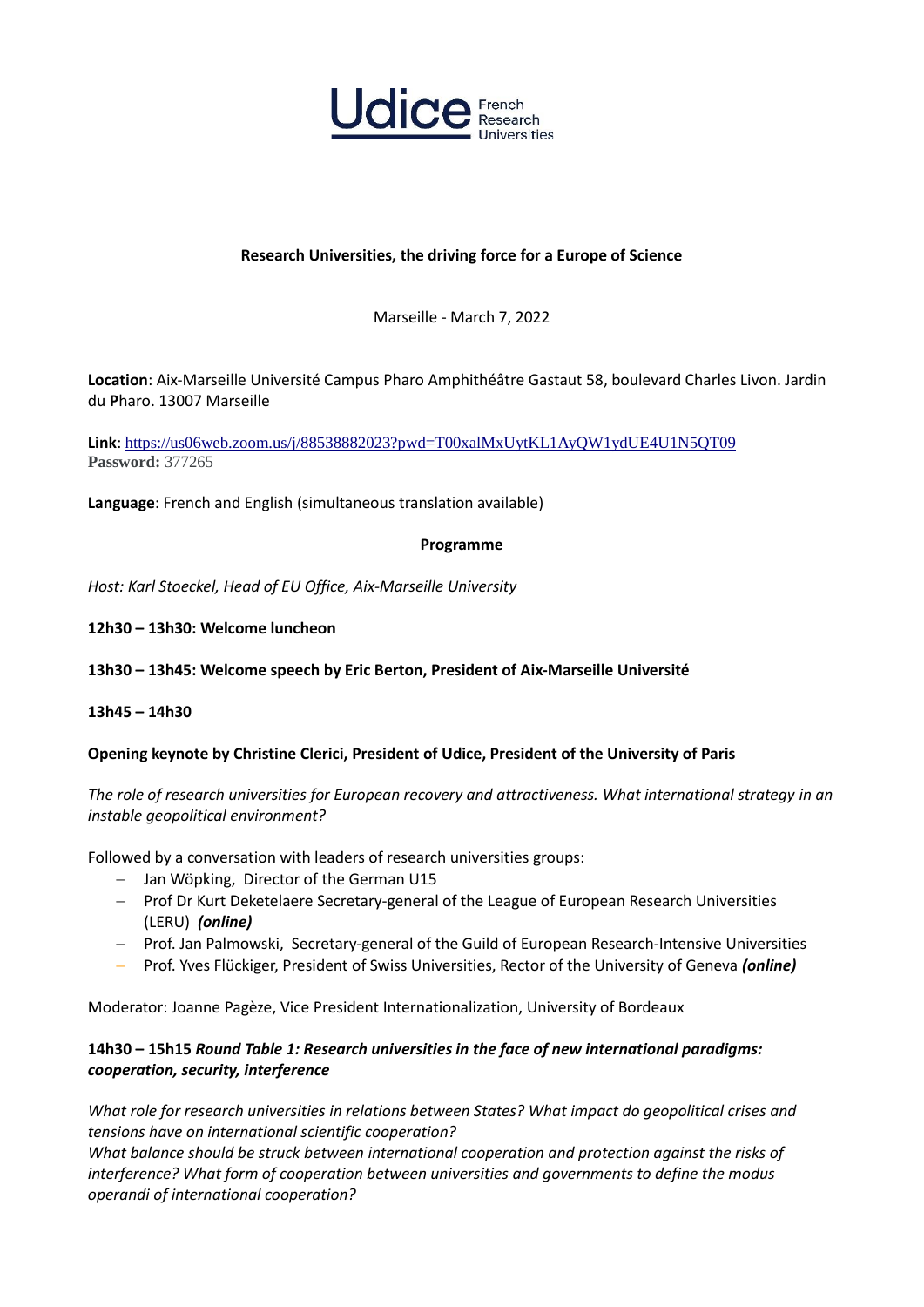*Speaker : Jean-Baptiste Jeangene-Vilmer, Director of the Institut for Strategic Research, Ecole Militaire, French Ministry of Armed Forces. Coauthor of « Chinese Influence Operations. A Machiavellian moment » (online)*

## *Participants:*

- Alain Fuchs, President of Paris Sciences et Lettres University (PSL)
- Daniel David, Rector of Babes-Bolyai University, Romania **(online)**
- Jacques Frémont, President of the University of Ottawa, Canada *(online)*

Moderator: Karine Samuel, Vice-President International Relations, Grenoble-Alpes University

## **15h15 – 15h30 BREAK**

# **15h30 – 16h15** *Round Table 2: What actions and tools can be used to strengthen European attractiveness and international cooperation?*

*How to make the European Alliances a vector of attractiveness for Europe? How to support them beyond European funding? What is the specific role of research universities for the attractiveness of Europe and its regions? What is the influence of European research programs and research universities for collaborations between EU member States and third countries?*

*Speaker: Stijn Delaure Policy Officer, DG R&I, European Commission (online)*

## *Participants :*

- Giovanna Chimini, Vice President International Relations, Aix-Marseille University
- Hugues Abriel, Vice-Rector Research, University of Bern, Switzerland
- David Farrar, President of McMaster University, Canada **(online)**

Moderator: Sandrine Lacombe, Vice president International Relations, Paris-Saclay University

## **16h15 – 17h00** *Round Table 3: Research universities, actors of a "positive internationalization"*

*What role should universities play in strengthening European sovereignty and leadership in key scientific and technological fields? How to implement the interdisciplinary and multilateral partnerships necessary to respond to major contemporary challenges?*

**Speaker**: André Loesekrug-Pietri, President of the Joint European Disruptive Initiative (JEDI)

## *Participants :*

- Jeanick Brisswalter, President of Côte d'Azur University
- Monique Scheer Vice-Rector of Tübingen University: the Cyber-Valley case study
- Andreas Fuhrer, Research Staff Member Quantum Technology Zurich Research Laboratory, Zurich, Switzerland, IBM : the EUCOR / QUESTEC case study **(online)**
- Principal Patrick Deane, Queen's University, Canada **(online)**

Moderator: Diana SEBBAR, 3IA Côte d'Azur Executive Director and Executive Director of IDEX UCA JEDI Côte d'Azur University